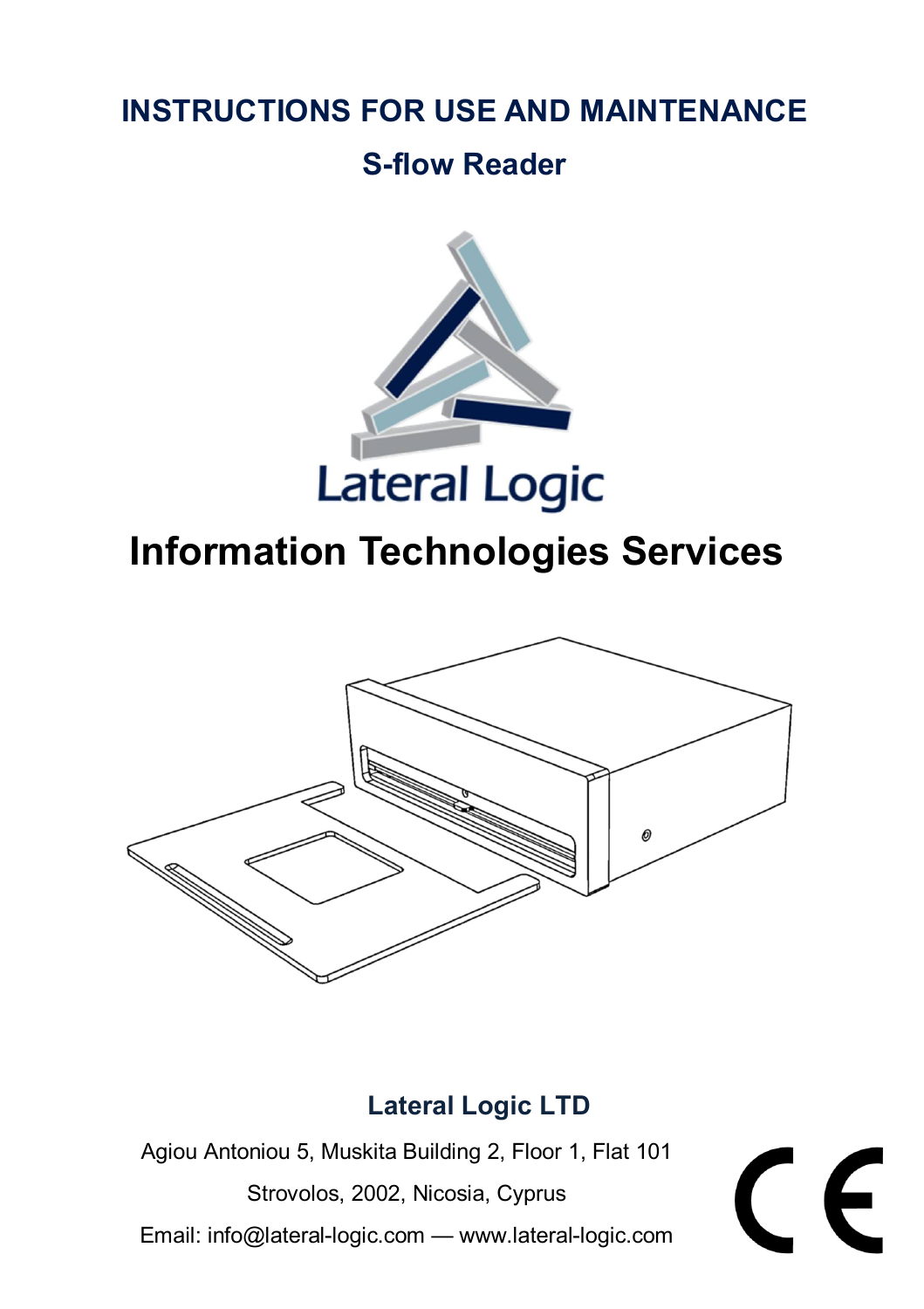This user, assembly and maintenance manual is part of the study on harmonizing the device

#### **"S-flow Reader"**

with the European Directives.

#### **EMC 2014/30/ΕΚ, LVD 2014/35/ΕΚ**

This manual is an integral part of the "**S-flow Reader**" device and must be available to anyone who wants to operate, maintain, repair or adjust its operation.

Carefully keep this manual in an ideal place in the area where S-flow Reader will be placed and make it known to all stakeholders. In case of destruction or loss, request a copy from the manufacturer or authorized representative.

The manufacturer is not responsible for any problems that will result from poor or faulty installation and repair of the device. Only trained authorized technicians are allowed to attempt repair of S-flow Reader" .



## **Lateral Logic LTD**

which is the manufacturing company



In this manual, you may find some minor differences from the device you purchased. This is due to the constant evolution of our products. If this variation creates any question, feel free to contact the manufacturer directly.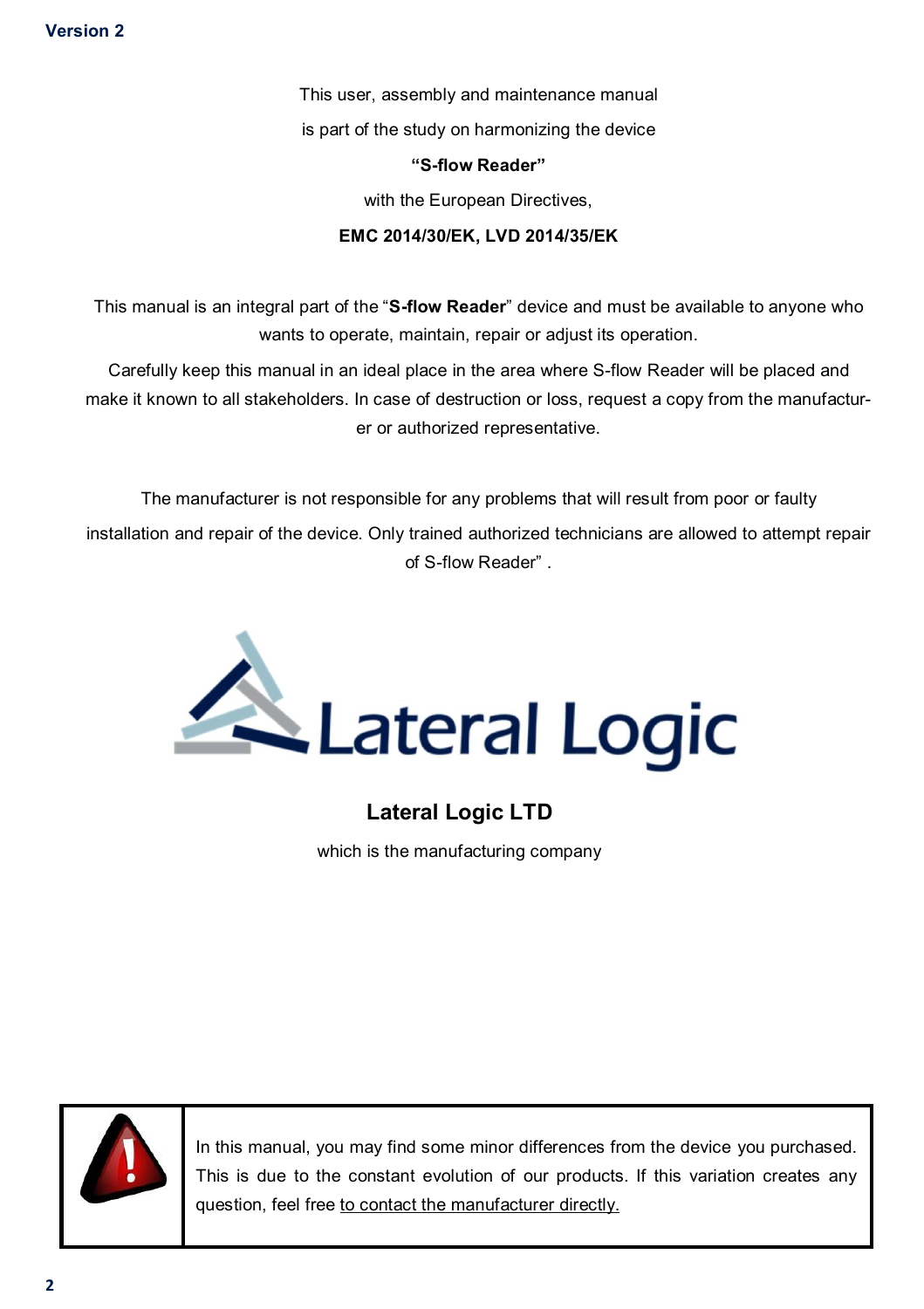## *TABLE OF CONTENTS*

| Safety regulations and general instructions. General notes  5 |  |
|---------------------------------------------------------------|--|
|                                                               |  |
|                                                               |  |
|                                                               |  |
|                                                               |  |
|                                                               |  |
|                                                               |  |
|                                                               |  |
|                                                               |  |
|                                                               |  |
|                                                               |  |
|                                                               |  |
|                                                               |  |
|                                                               |  |
|                                                               |  |
|                                                               |  |
|                                                               |  |
|                                                               |  |
|                                                               |  |
|                                                               |  |

### **1. Introduction**

#### **General information**

The manufacturing company "**Lateral Logic LTD"** since the beginning of its activities is committed to continuous improvement of :

- *the quality of the manufactured product,*
- *the simplicity of handling,*
- *the high performance of its machinery and, above all,*
- *safety*

**"Lateral Logic LTD"** was founded with the purpose of developing specialized software and equipment with application in the assessment of results of immunochemical analysis methods. The long experience of the company, the exclusive know-how, the high professionalism and the flexible production system are the key features that differentiate Lateral Logic LTD from the existing competition on both domestic and international markets. **"Lateral Logic LTD"**, wishing to fully meet the needs of its customers, has focused on the following sectors: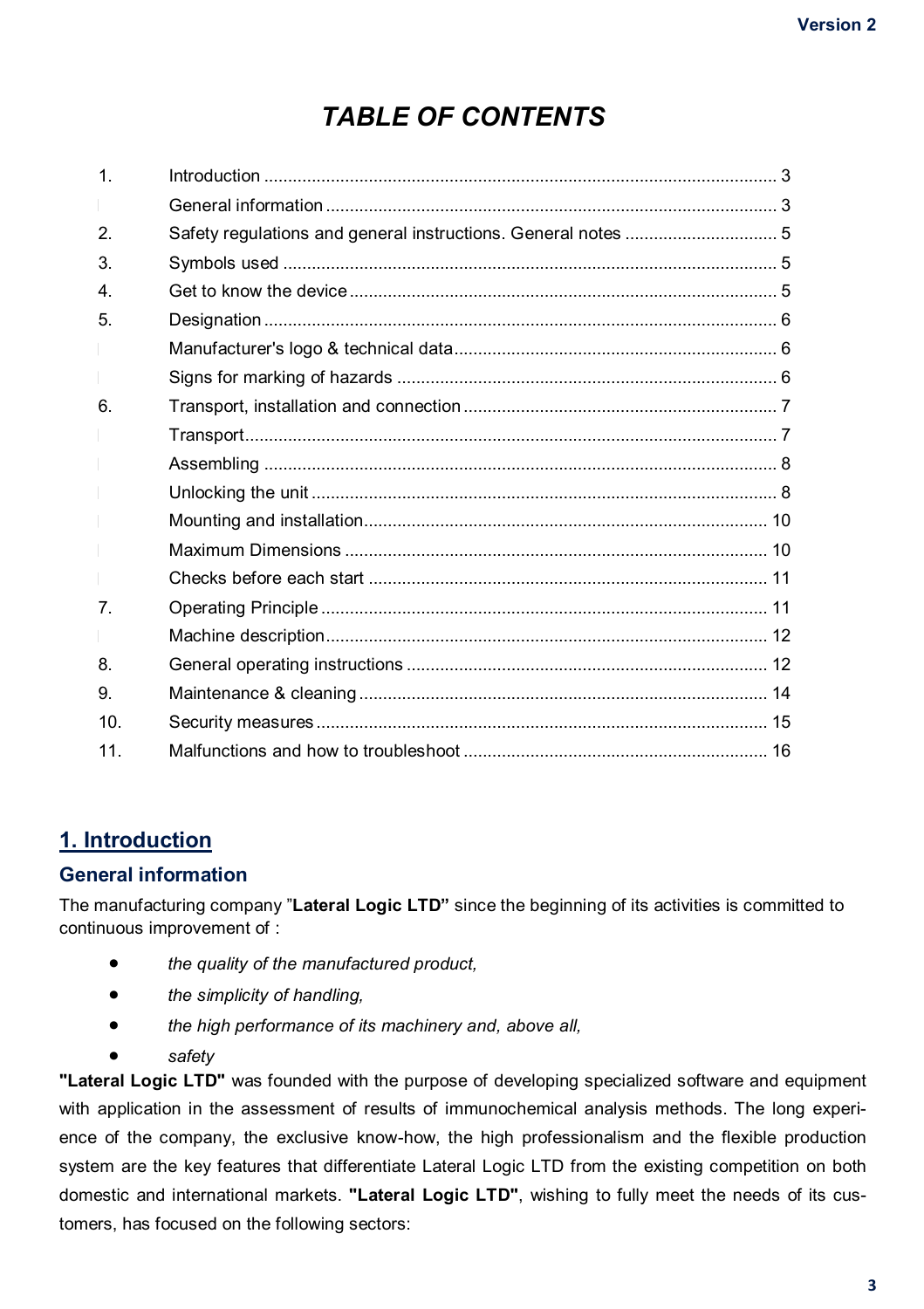#### **Information and Communication Technologies**

**Software Services (Development, Marketing and Technical Support)** 

**Manufacturing of specialized equipment Commerce of electronics** 

This manual contains instructions for the use and maintenance of the S-flow Reader device from "Lateral Logic LTD". Before installing and using S-flow Reader, read the following instructions carefully.



**ATTENTION!!! The company does not bear any liability for accidents or injuries due to negligence or failure to follow the instructions in this manual. It also has no responsibility for damage caused by inappropriate use of the device.**

**ATTENTION!!! This manual is an integral part of the device and must always accompany it whenever it is moved or resold. It must be kept in a safe place, known to the responsible personnel. The staff is responsible for storing and preserving the manual intact so that it can consult it, throughout the lifespan of the device. In case of destruction or loss, a new copy must be promptly requested by the manufacturer.**

For any repairs or controls requiring complicated procedures, you should contact an authorized service center with qualified personnel or directly "Lateral Logic LTD", which is always at your service to provide you with prompt and diligent technical support.

Incorrect use of the instructions in this manual, malpractice, improper use of the device, and unauthorized modifications are grounds for canceling the warranty offered for the S-flow Reader device.

Careful reading of the data on the nameplate is mandatory to avoid errors that may endanger the integrity of the device and create a hazard.

We are confident that taking this into consideration, it will be easy to use S-flow Reader (Figure 1) to serve you in full compliance with your quality control requirements.



*figure 1*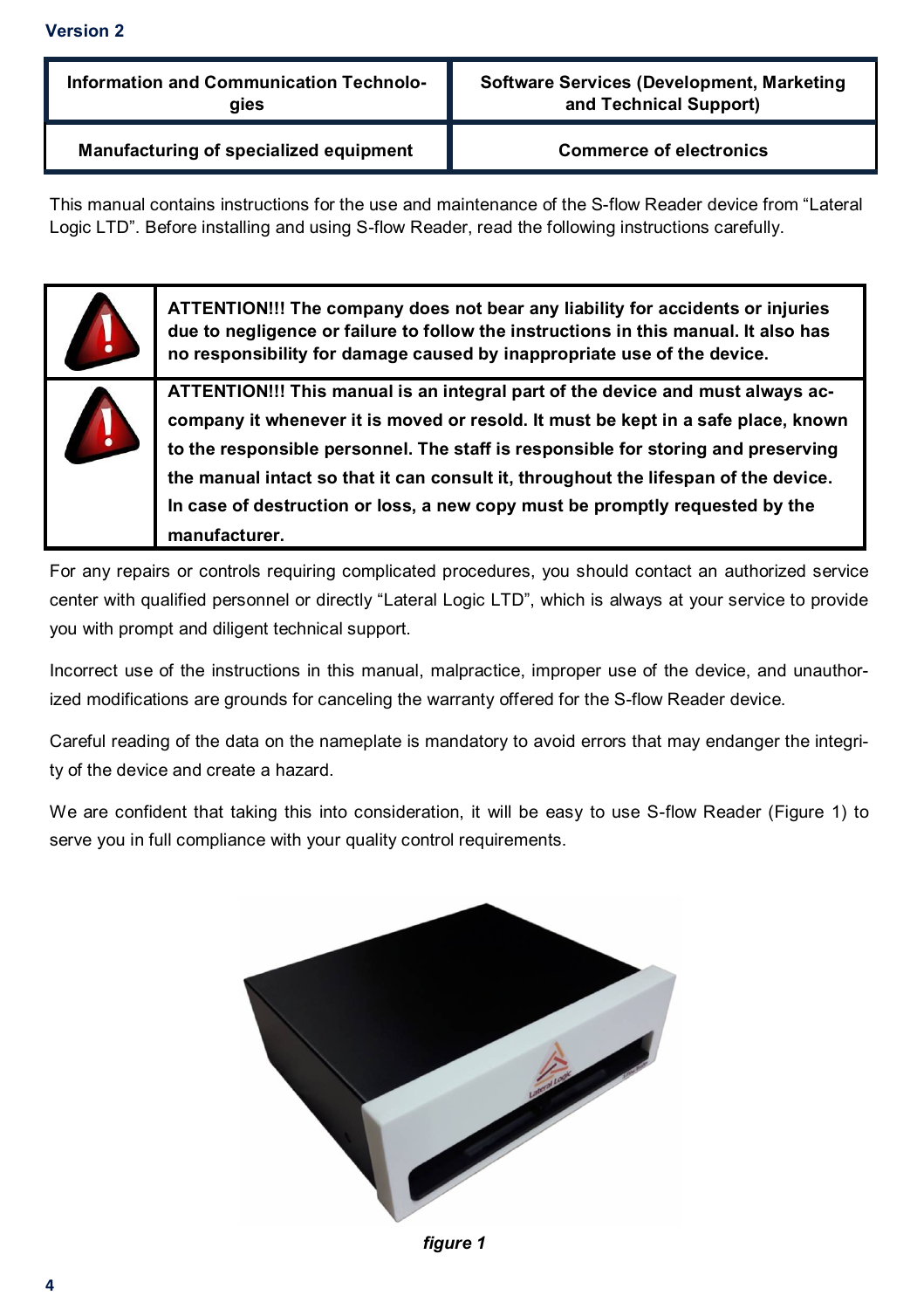## **2. Safety regulations and general instructions. General notes**

When assembling and selecting the components of this device, everything has been done to make your work safer and more secure.

But caution is irreplaceable and there is no better rule than the one which prevents the accident.

"**S-flow Reader"** has been designed, built and assembled according to the **directives EMC 2014/30 / EK**  and **LVD 2014/35 / EK** and based on the general standards:

*EN 60950-1:2006/A2:2013: "Information technology equipment- Safety- Part 1: General requirements"*

*EN 62471:2008: "Photobiological safety of lamps and lamp systems".*

*EN 62479:2010: "Assessment of the compliance of low power electronic and electrical equipment with the basic restrictions related to human exposure to electromagnetic fields (10 MHz to 300 GHz)".*

*EN 55032:2012 Class B: "Electromagnetic compatibility - Electromagnetic compatibility of multimedia equipment - Emission requirements".*

*EN 55024:2010: "Information technology equipment - Immunity characteristics - Limits and methods of measurement".*

*EN 61000-3-2:2014: "Electromagnetic compatibility (EMC)-part 3-2: Limits - Limits for harmonic current emissions (equipment input current ≤ 16 A per phase)".*

*EN 61000-3-3:2013: "Electromagnetic compatibility (EMC) - Part 3-3: Limits - Limitation of voltage changes, voltage fluctuations and flicker in public low-voltage supply systems, for equipment with* 

## **3. Symbols used**

| This safety symbol is followed by a risk associated message that should be taken<br>into account to avoid an accident.                             |
|----------------------------------------------------------------------------------------------------------------------------------------------------|
| This symbol is followed by a message related to the information referenced herein or in<br>an accompanying manual and should be taken into account |
| This symbol is followed by a hint.                                                                                                                 |
| This symbol is followed by an advice.                                                                                                              |

### **4. Get to know the device**

We recommend that you read this manual carefully before using the device for the first time. We have prepared it for you to use it properly and for your device to perform better. This manual contains information and tips for points that require special attention to help you make the most of your device.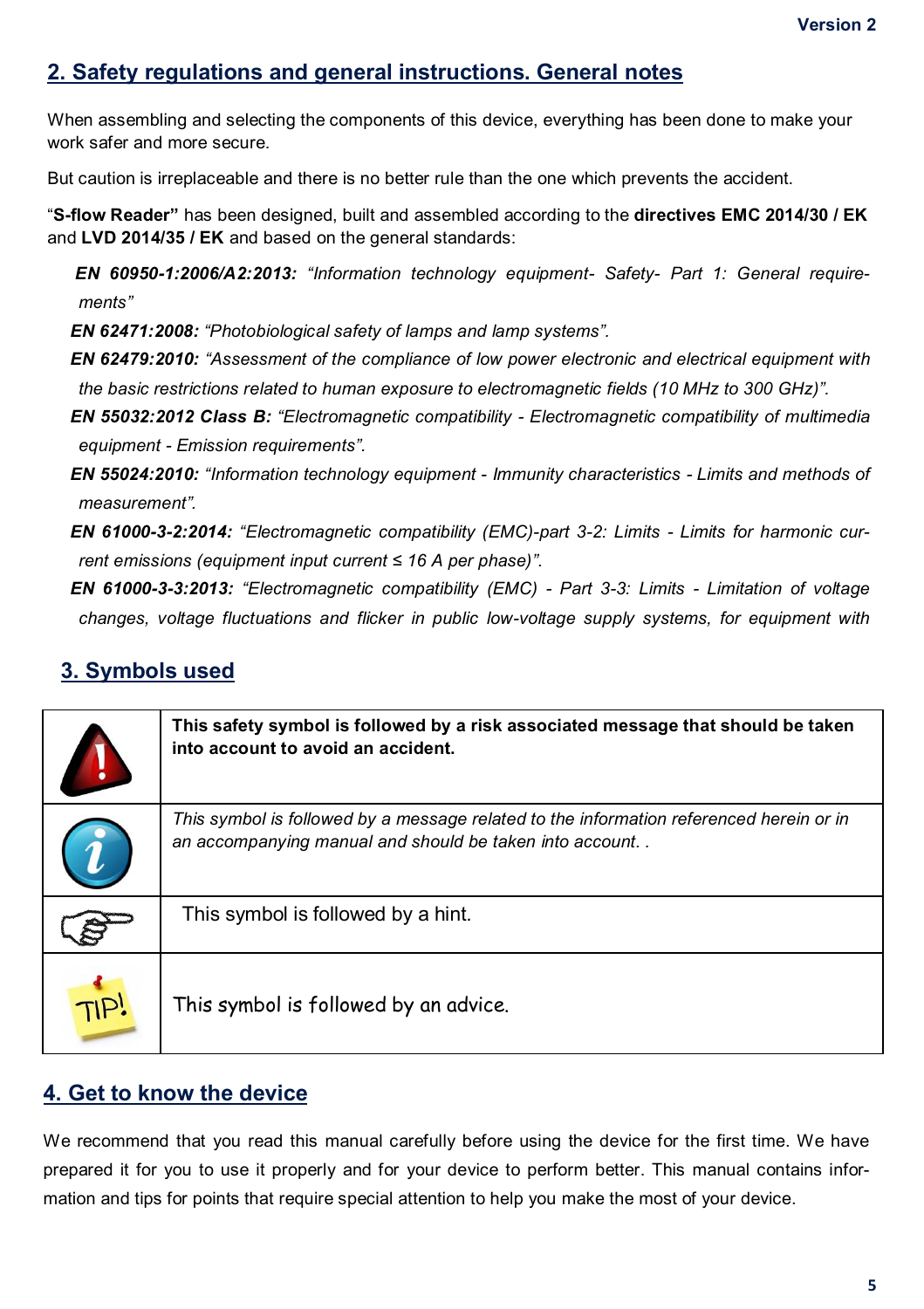| Carefully maintain this manual in an ideal location near the device and make it known to<br>whom this may concern.                    |
|---------------------------------------------------------------------------------------------------------------------------------------|
| Read carefully before proceeding with switching on, using, maintaining the device, and<br>follow the instructions and warnings below. |
| Keep the signs attached to the device and immediately replace those that have been lost<br>or are unreadable.                         |
| The device is used by responsible persons appropriately trained in its operation. A trained                                           |
| person is an adequately informed person or a person supervised by a qualified person so                                               |
| that they can avoid the dangers that the device may cause.                                                                            |

## **5. Designation**

The word designation defines all indications or labels to identify the type of device or component fitted by the manufacturer of the device or component.

Each device has been manufactured having taken all the security measures to protect the operator. Nevertheless, there are remaining dangers that are highlighted on appropriate signs. These signs, shown below, highlight the various hazardous situations.

Keep the signs clean and replace them immediately if they are loose or damaged.

#### **Manufacturer's logo & technical data**

The manufacturer's logo (figure 2) is clearly visible on the appliance and contains all details of the manufacturer and its technical characteristics.



**figure 2**

#### **Signs for marking of hazards**

Hazard signs are placed on prominent points on the S-flow Reader as well as on points presenting residual hazards which can not reasonably be excluded or severely restricted by the design stage, such as close to stressed parts.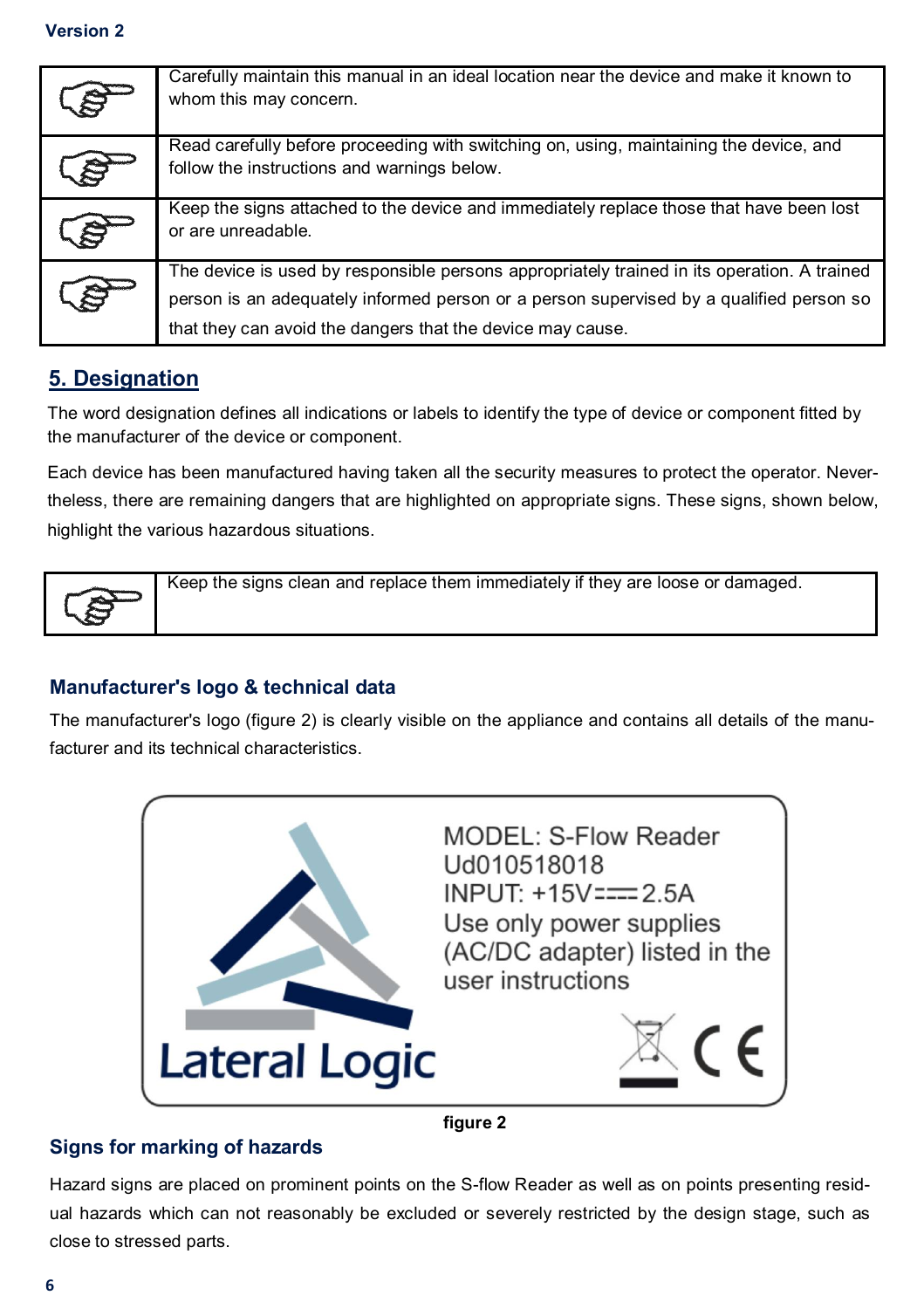

## **7. Transport, installation and connection**

### **Transport**

S-flow Reader is mounted in a package that includes the following in addition to the S-flow Reader:

- Power supply unit 220V with the European type plug.
- USB Stick with the necessary instructions for the installation and operation of the program.
- Small PAD-size computer with keyboard and mouse (*optional)*



**figure 3**

 USB connection cable of the S-flow Reader to the computer.

For safer transport the package includes expanded polystyrene blocks (styrofoam) to avoid displacement and wear of the device during transport (Figure 3).

| WARNING !!! When receiving the appliance, make sure that the transport packag-<br>ing is closed and that there is no damage during transport.                         |
|-----------------------------------------------------------------------------------------------------------------------------------------------------------------------|
| WARNING !!! Upon receiving the device, open the packaging yourself and make<br>sure it includes the internal stylized polystyrene.                                    |
| If you need to transport the S-flow Reader yourself, consult the section that mentions the<br>packaging's technical characteristics (weight and external dimensions). |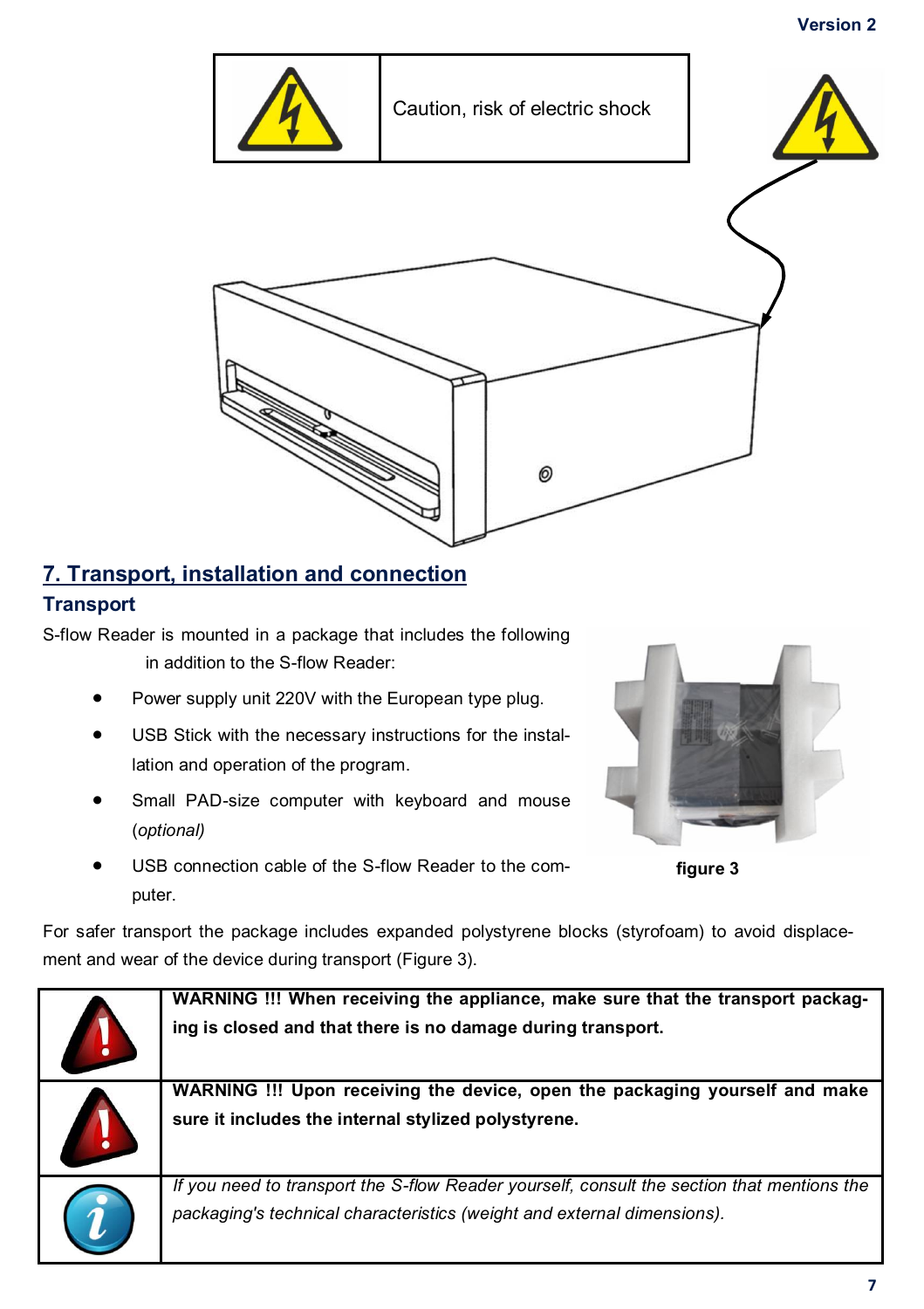#### **Assembling**

The S-flow Reader is partially assembled. Upon reception, you should remove all parts from the inside of the shipping pack and assemble them.

The assembly process is simple and does not pose a risk to the user.

The assembly involves unlocking of the device, connecting the power adapter to the electrical supply and the S-flow Reader and connecting the S-flow Reader to the computer via the USB cable. Next, install the program on the computer.

#### **Unlocking the unit**

Remove the banner with the "REMOVE FIRST" indication by first unscrewing the screw with the "LOCKING SCREW" label. This screw holds tightly the scanning head of the device in place during transportation. This should always be done before the device is put into operation or else there is a risk of damage.

The following table shows how to connect the transformer to the S-flow Reader and the power adapter and how to connect the S-flow Reader to the computer.

When it comes to the installation and operation of the program, a USB Stick is included inside the pack-

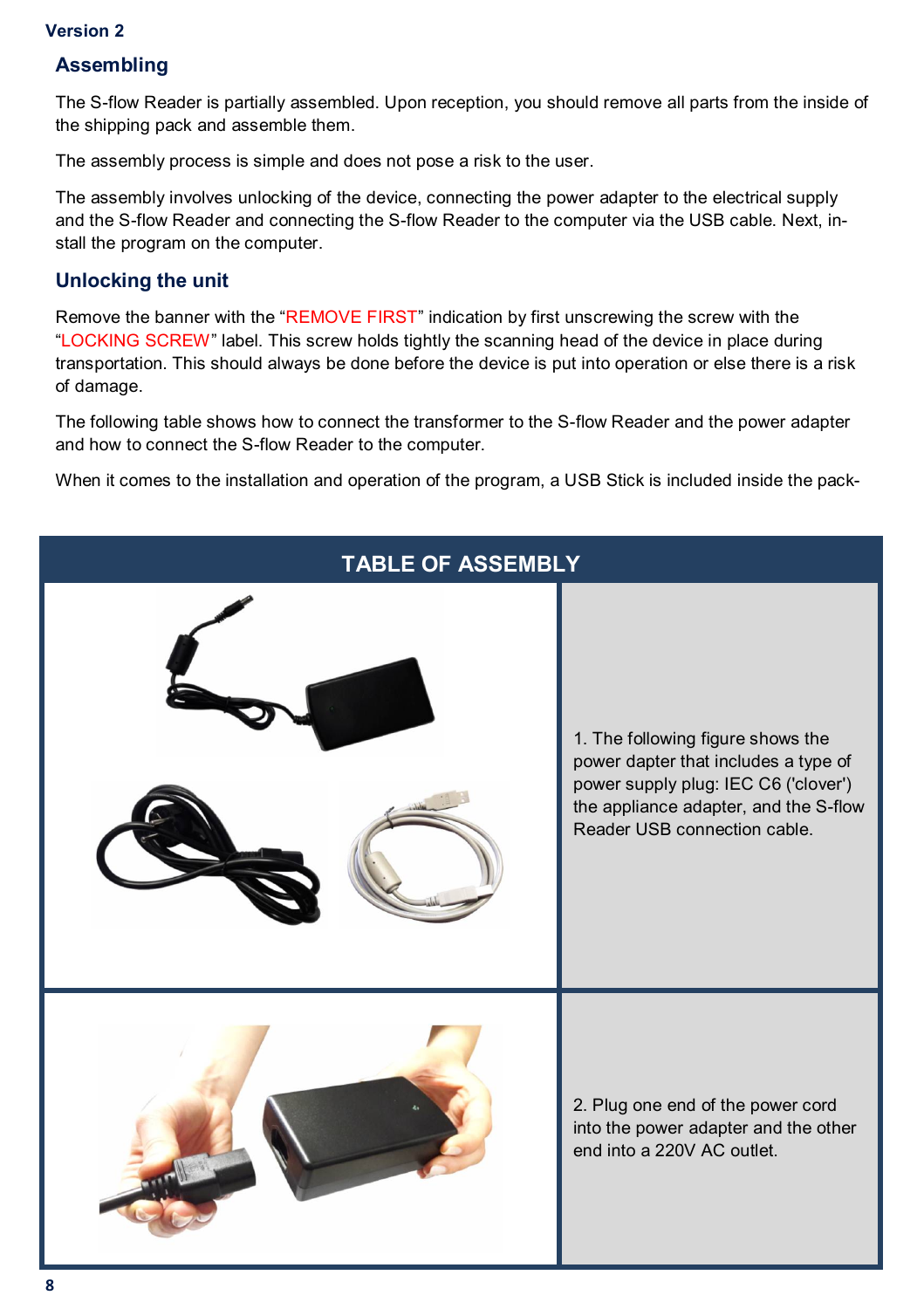## **TABLE OF ASSEMBLY**



3. Connect the small plug of the adapter cable to the S-Flow reader through the round hole on the back of the unit.



4. Insert one end of the USB cable into the port on the back of S-Flow reader and then insert the other end of the cable into a USB port on the computer.

5. To complete the process, you should follow the installation procedures of the software included with the USB STICK that you supplied with the device.



**WARNING !!! Do not modify or expand the power cord of the device. There is a risk of electric shock. If you need to extend or modify the power cord, you should contact the manufacturer or its authorized representative or use certified extensions (eg wire rod or power strip).**

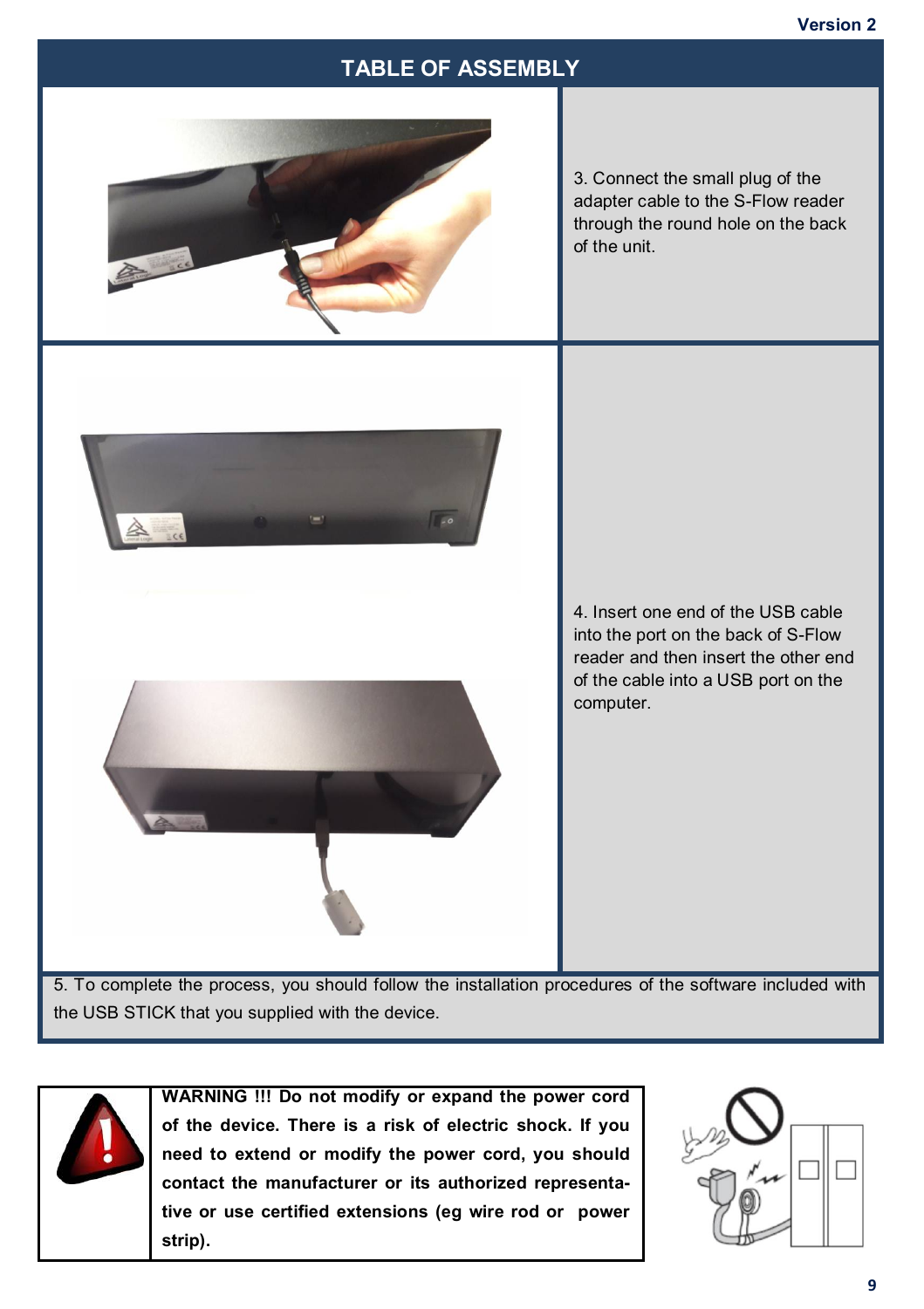#### **Mounting and installation**

During mounting and installation follow the instructions below:

- Place the S-flow Reader on a flat surface. (The device has at the bottom of its base anti-skid pieces, to ensure the stability of the device).
- Install the S-Flow Reader near a power source so that the power cord of the device when connected to the power supply is not stretched.
- Place the S-flow Reader in a room where the temperature is as stable as possible without extreme temperatures.
- Before using the S-flow Reader for the first time, you must install the program on the computer that you were supplied with the S-flow Reader.

| The S-flow Reader comes with all the necessary parts and instructions for its installa-<br>tion and operation.                                                                                                                            |
|-------------------------------------------------------------------------------------------------------------------------------------------------------------------------------------------------------------------------------------------|
| To disconnect the device, firmly hold the plug of the appliance's electrical cable and<br>remove it from the power supply.                                                                                                                |
| CAUTION!!! If the plug of the appliance cable is not removed from the power sup-<br>ply of the installation site by applying light pressure (sticking), please contact the<br>manufacturer or a certified qualified electrician directly. |

#### **Maximum Dimensions**

The maximum dimensions of the device are as follows:

| <b>S-flow Reader</b>         |          |  |
|------------------------------|----------|--|
| <b>Maximum length (A)</b>    | $252$ mm |  |
| <b>Maximum leg width (B)</b> | $293$ mm |  |
| Maximum facade width (B)     | $305$ mm |  |
| <b>Maximum height (C)</b>    | $100$ mm |  |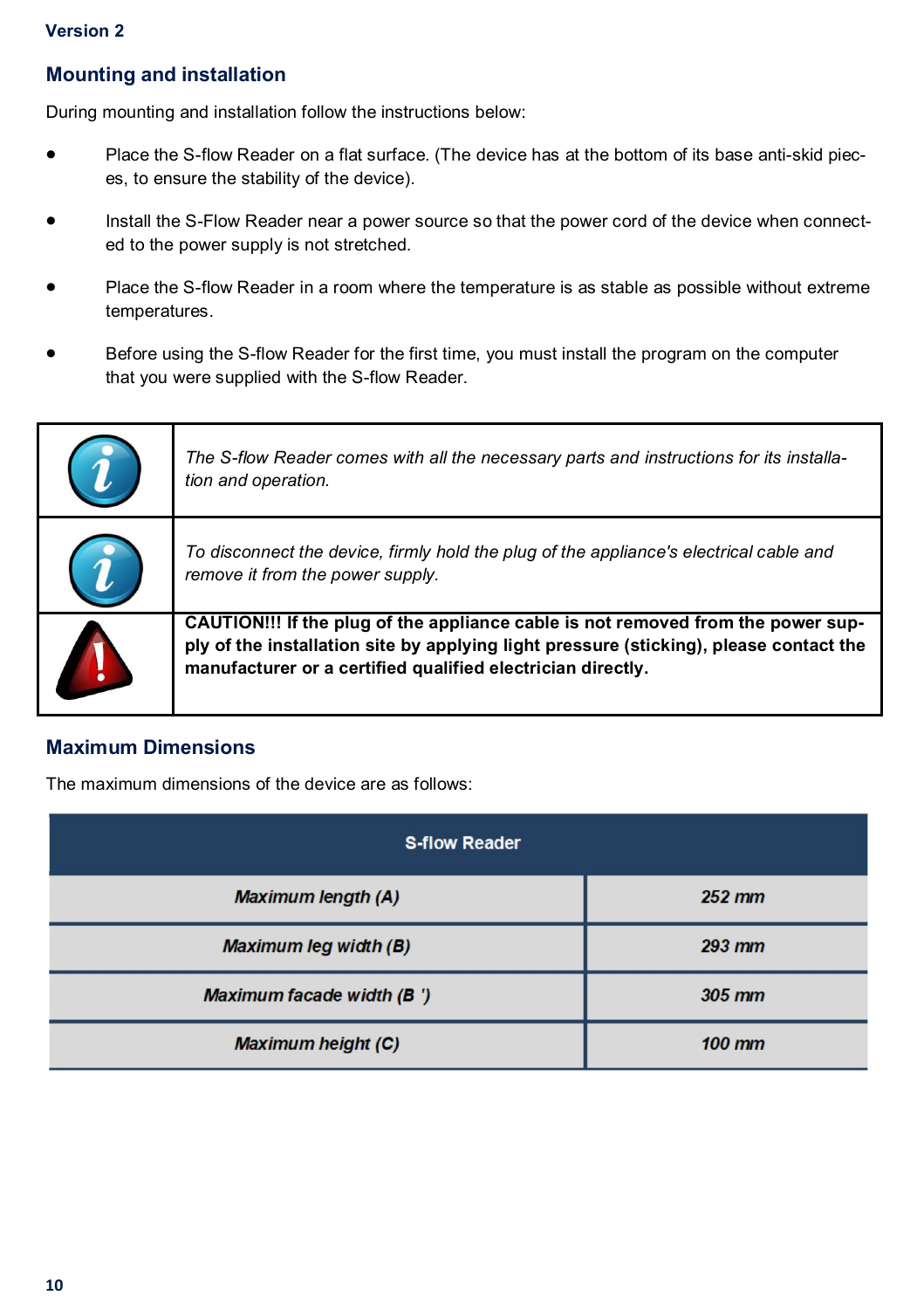

#### **Checks before each start**

Before each start of the S-flow Reader, the user should perform specific checks to prevent malfunctions during operation. Checks should be done strictly before each start of the S-flow Reader.

In particular, the user should check:

- *The power cord of the power supply unit for possible damage.*
- *The S-flow Reader connection cable with the computer for possible damage.*
- *The protective glass for potential stains that will affect the analysis. (In this case, you should follow the cleaning instructions included in this instruction manual and maintenance manual).*
- *The proper placement the lateral flow test on the scanning area.*



**ATTENTION!!! Do not place the lateral flow test outside the scanning area.**

## **7. Operating Principle**

The S-flow Reader has a digital imaging machine with an optical scanning head. The machine frame is made of 8mm thick acrylic material with precision processing on CNC machines. The facade of the 305x97x24mm machine is made of white homogeneous corian white hue and is also manufactured in CNC precision machines. The device is surrounded by a metal shell made of 1mm round steel sheet with electrostatic paint finish in black RAL 9005 gray RAL color.

The S-flow Reader is used to extract quantitative or semi-quantitative results from the analysis of lateral flow-type immunodiagnostics. This is accomplished by digital processing of the images that are scanned on the S-Flow reader and sent via USB protocol connection to a computer or other equivalent processing device on which the appropriate analysis software is installed.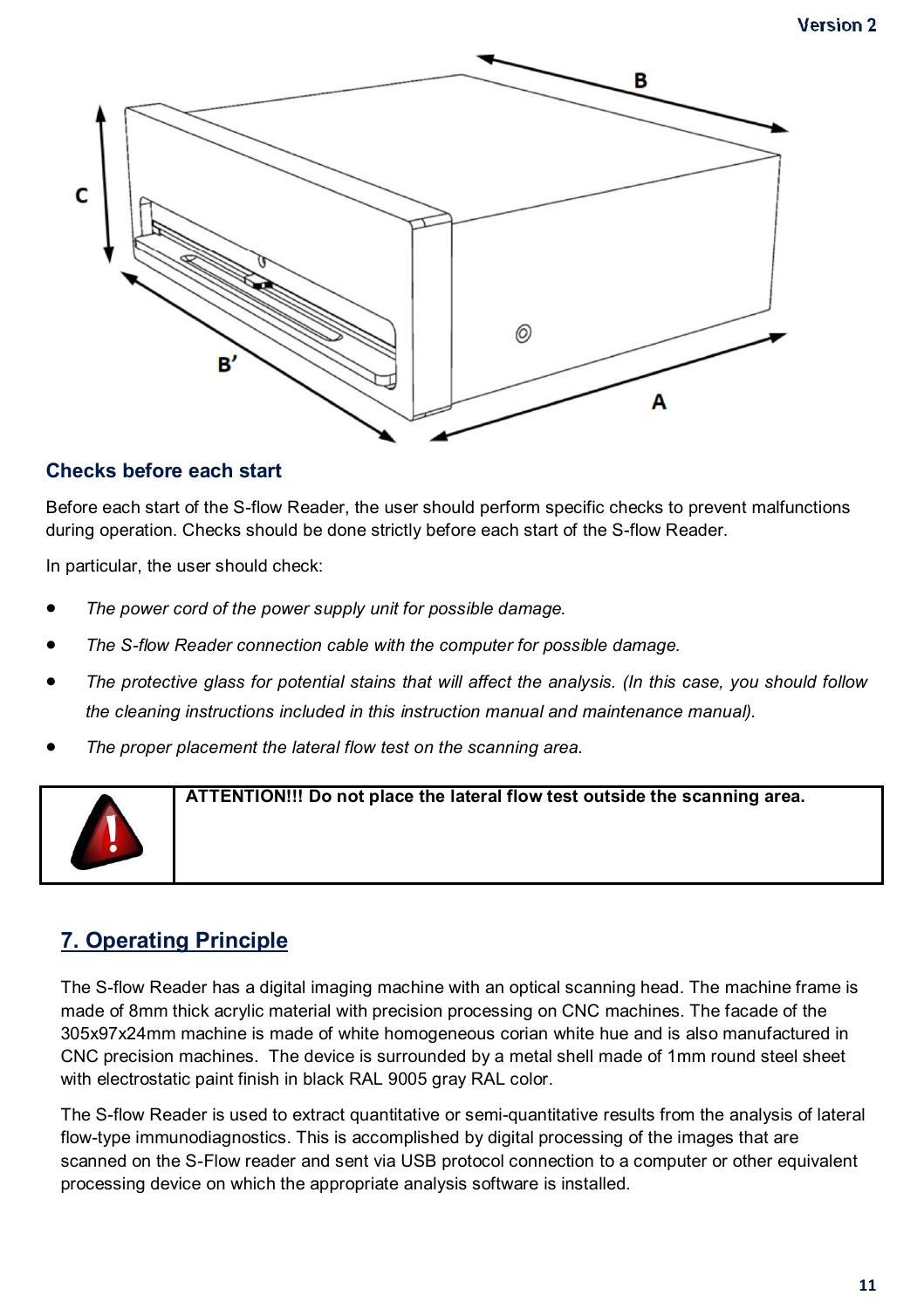Diagnostics are placed in the open position in the appropriate orientation on the non-slip surface of the moving drawer. Then, when you close the drawer, it is inserted into the machine and you start the image capture process from the software. The captured image is processed by the software from which the analysis results are obtained after a few seconds. This procedure is repeated at will and according to the number of diagnostic to be analyzed.

#### **Machine description**

Inside the machine includes a 15V low power motor, a magnetic contact, a timing belt, a visual head, an electronic board, an LED indicator, a 2-position switch, wiring material for the necessary connections,

two black matte acrylic scissors , a glass optic head adjusting surface, a 3mm glass acrylic glass tray for feeding the sampling tapes for visualization.

All components are secured with black M2 and M3 machine bolts in brass inserts M2 and M3 respectively. The machine has two basic detachable parts.



The first is the protective glass of the machine and

the second is the black (5mm) black matte acrylic material (1) with a black non-slip sponge (2).

The second component is the drawer where the sample strips are placed defining the scanning area with the black matte anti-slip sponge.



At the back of the S-flow Reader are the recesses for connection to the power supply (3) and the computer (4), the manufacturer's label (5) and the S-flow Reader (on-off) ) (6).

## **10. General operating instructions**

#### *During connection and operation*

To start up and put the device into operation, follow the instructions given in Chapter 6, Section 6.2. Once the tests have been carried out to start the S-flow Reader and prepare it for the scanning process, you must initially connect the power plug to the power supply of the installation area and connect it via the USB cable to the computer. For more effective scanning, follow these tips:



Always use a genuine lateral flow test.

Below is the S-flow Reader mode of operation according to the manufacturer: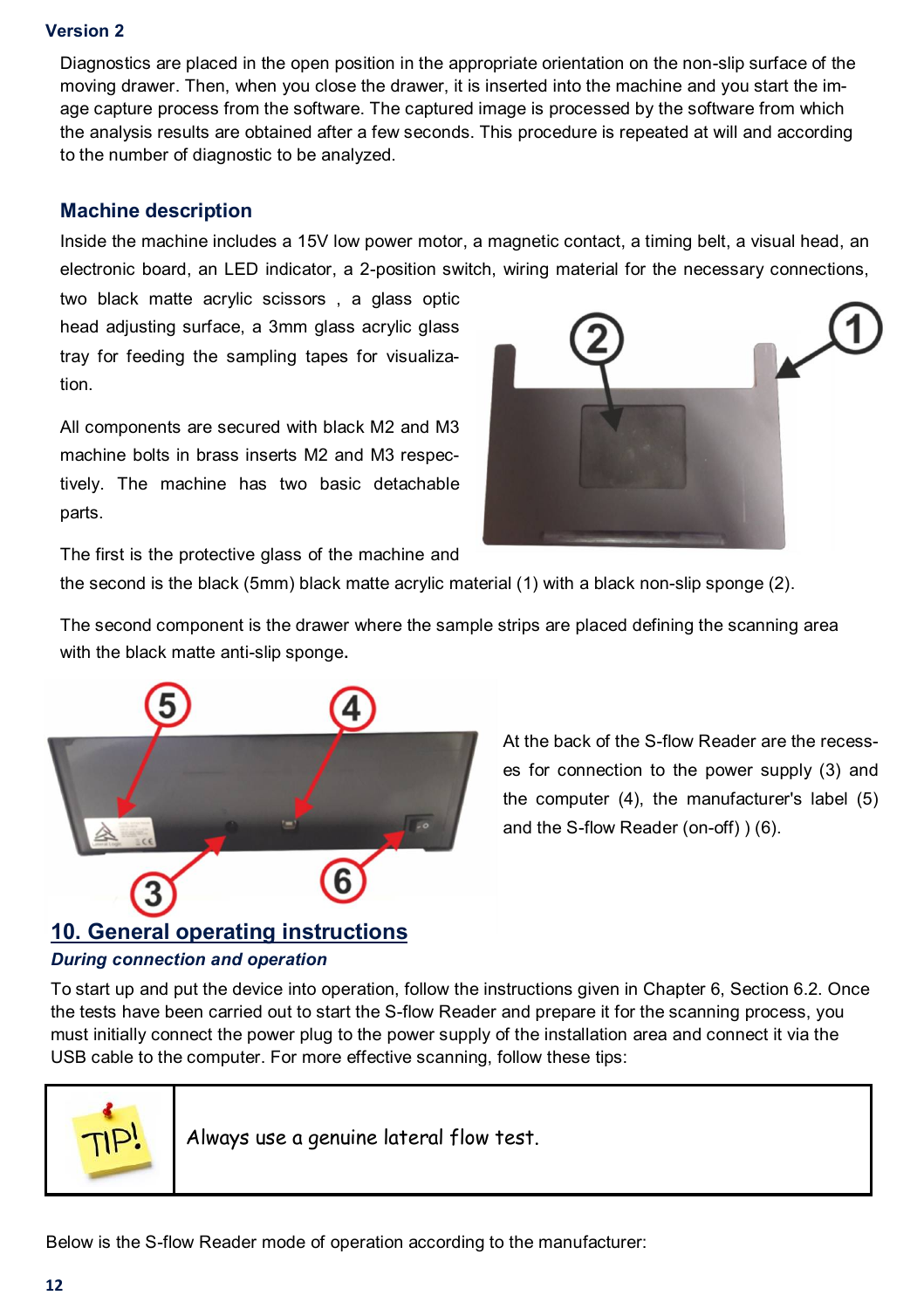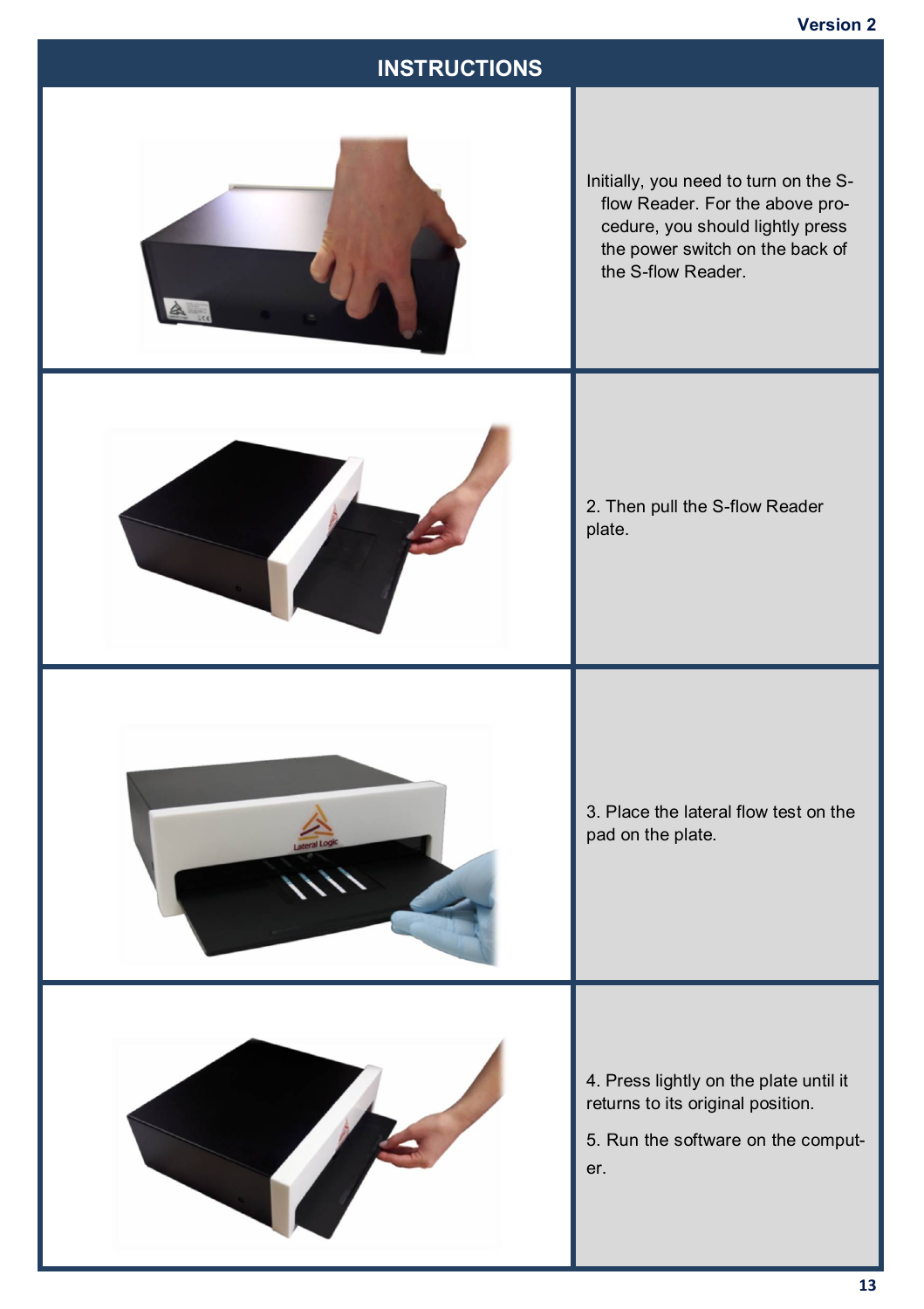#### *During shutdown & de-energizing of the appliance:*

Apply a slight pressure on the power switch on the back of the S-Flow Reader.

Remove the electrical cable from the power supply of the installation area.

| TIP! | Turn off the S-flow Reader by exerting a slight pressure on the switch<br>on the back of the S-Flow Reader if the power failure is due to a network<br>fault. |
|------|---------------------------------------------------------------------------------------------------------------------------------------------------------------|
| TIP! | Connect the S-flow Reader to a Uninterruptible Power Supply (UPS) to<br>ensure proper operation in the event of power failure and voltage fluctua-<br>tion.   |

If the interruption is due to a deliberate interruption of the S-flow Reader, make sure the disc is empty and clean it so that there are no leftovers from previous checks.



**ATTENTION!!! The connection as well as the disconnection of the S-flow reader should be carried out in the order and instructions as presented in this instruction and maintenance manual.**

## **9. Maintenance & cleaning**



**ATTENTION!!! Before performing any cleaning action on the appliance, turn off the power switch and make sure that the S-flow Reader is disconnected from the power supply in accordance with the instructions in this operating and maintenance manual.**

The various periodic maintenance functions are listed below. Systematic and periodic maintenance and cleaning ensure, among other things, low operating costs and longevity of the device and avoiding residue in the S-flow Reader disc.

To ensure optimal performance of the S-Flow reader and stain-free image capture of the lateral flow tests, it is important to clean the surface of the protective glass on a regular basis

#### **Removing and cleaning of the glass :**

Use a medium standard Philips screwdriver to remove the two black screws on the left and right side of the unit.

Remove the plate and find the small handle on the front of the glass frame. Let it slide out by applying light pulling force. Clean the glass surface with a soft, non-abrasive cloth. If needed, use a small volume of screen cleaning fluid or other very mild and diluted detergent to help remove stubborn spots or stains.

Ensure that the glass has dried and is free of dust and dirt and then follow the reverse procedure to set the frame in the initial position



**ATTENTION!!! Never use brushes, abrasive products, strong alkaline solvents, flammable or toxic liquid cleaners on any surface.**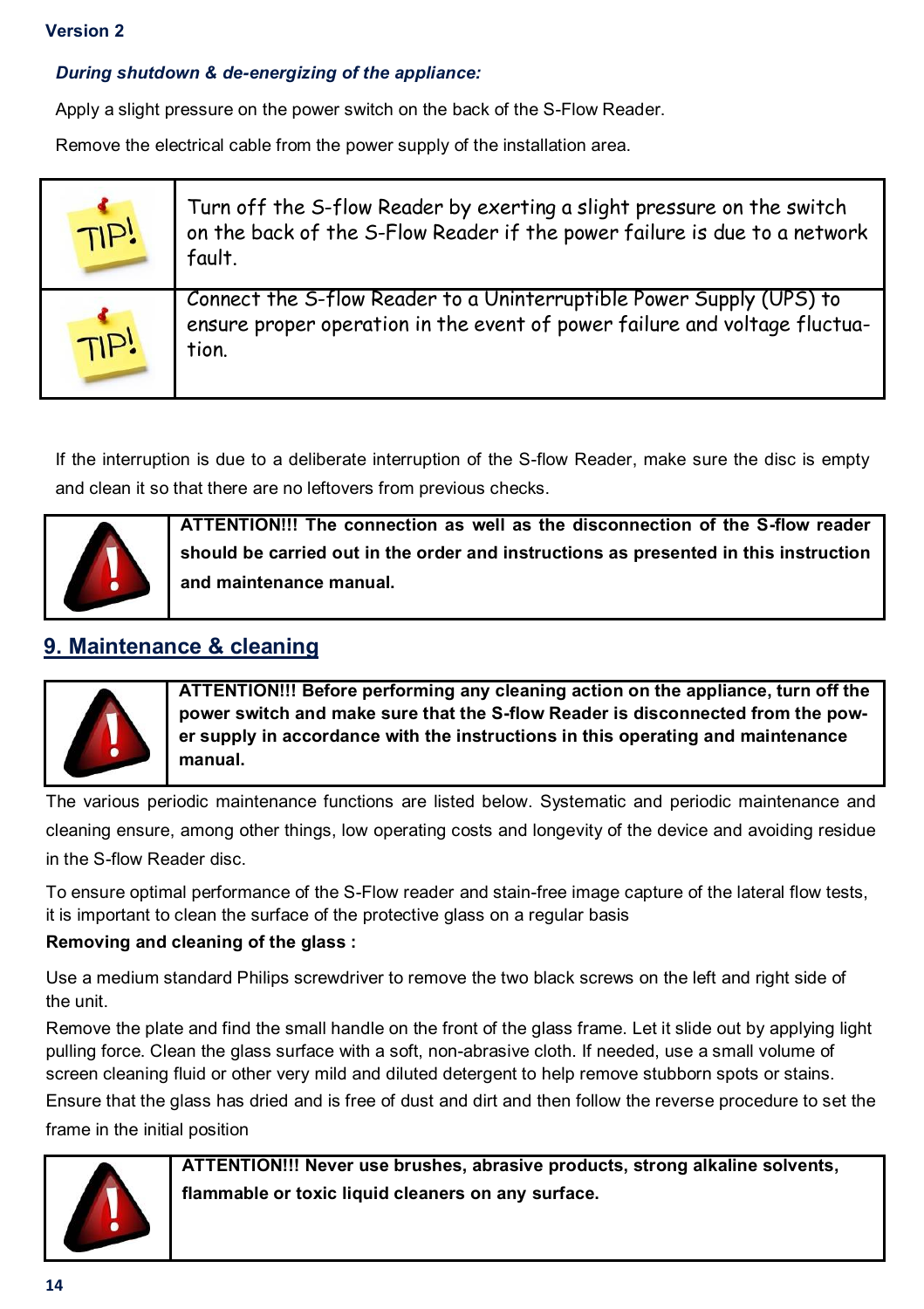The required maintenance of the device is related to the following tasks:

**Checking the plug and the power cord:** Check for possible damage. If the S-flow reader plug or electrical cable exhibits wear or extreme temperatures, you should contact the manufacturer or an authorized representative.

| Spare parts must meet the requirements specified by the manufacturer. Only use<br>original spare parts.                                                                                                                                                                                                                                                                                                                                                                                                                                                                                                                                               |
|-------------------------------------------------------------------------------------------------------------------------------------------------------------------------------------------------------------------------------------------------------------------------------------------------------------------------------------------------------------------------------------------------------------------------------------------------------------------------------------------------------------------------------------------------------------------------------------------------------------------------------------------------------|
| The appliance should not be disposed of with other household waste after the end of its<br>life cycle. In order to avoid possible harmful effects on the environment or health due to<br>the uncontrolled disposal of waste, please separate it from other types of waste and<br>recycle it to help in the sustainable reuse of material resources. Users should contact<br>either the seller from where they purchased the device or the local service to find out<br>the details of where and how they can give this device for environmentally safe recy-<br>cling. This appliance should NOT be mixed with other conventional waste for disposal. |
|                                                                                                                                                                                                                                                                                                                                                                                                                                                                                                                                                                                                                                                       |

### **10. Security measures**

User security is one of the most basic concerns of the device manufacturer. When designing the device, designers try to predict all possible hazardous situations and of course to adopt the necessary safety measures. This is why it is suggested to carefully read this manual and, above all, safety measures, paying special attention to those functions that are dangerous.

The S-flow Reader in its intended operation by the manufacturer does not present any hazard to the user. However, the user should follow the instructions below:



**ATTENTION!!! Never maintain the S-flow Reader if you are not sure to have turn it off and disconnected from the power supply.**